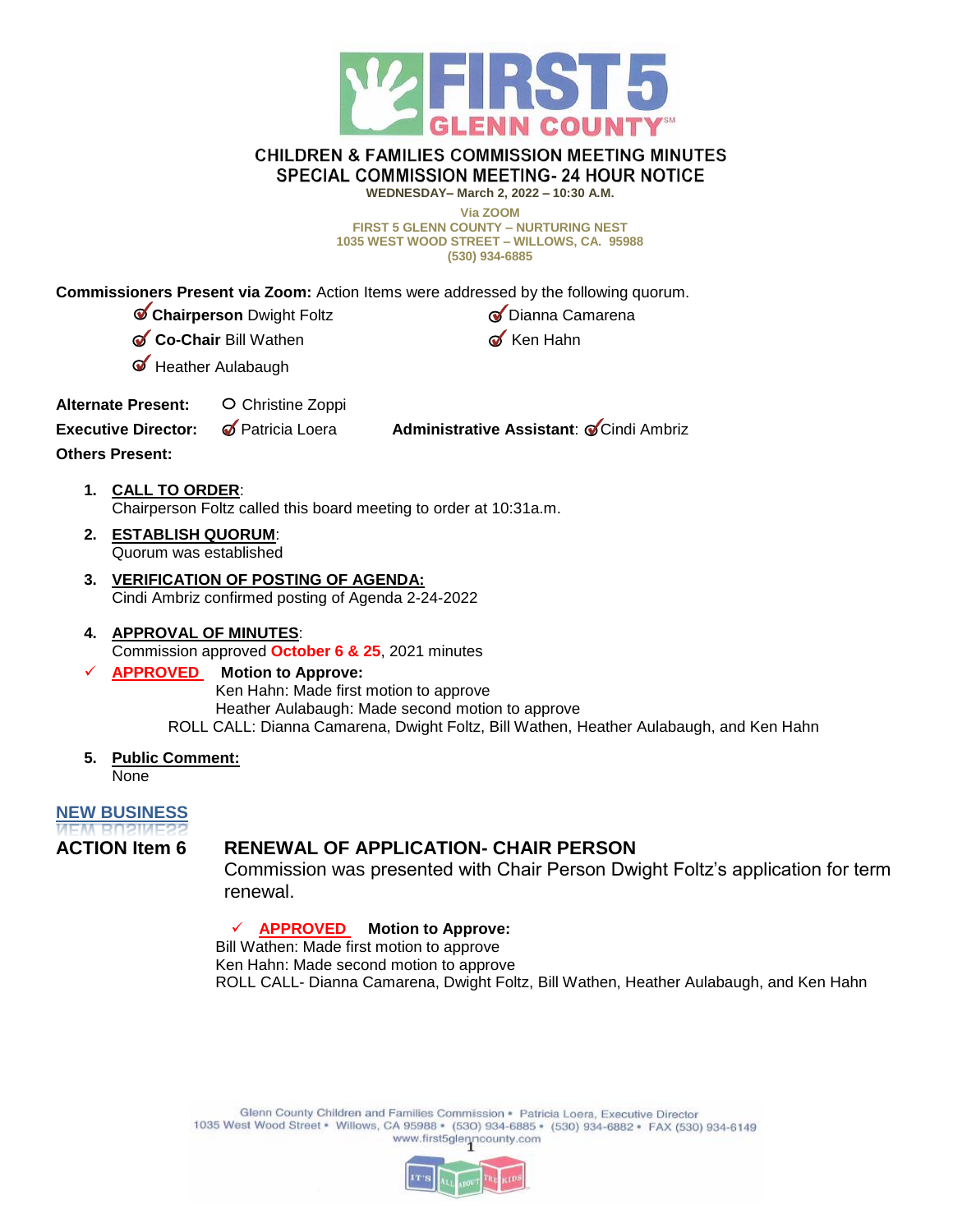## **ACTION Item 7 CHAIR AND CO-CHAIR SEATS RENEWALS**

Chairperson Dwight Foltz and Co-Chair Bill Wathen were submitted to remain seated as Chair and Co-Chair of the Children and Families Commission. **APPROVED Motion to Approve:**

# Ken Hahn: Made first motion to approve

 Heather Aulabaugh: Made second motion to approve ROLL CALL- Dianna Camarena, Dwight Foltz, Bill Wathen, Heather Aulabaugh, and Ken Hahn

## **ACTION Item 8 GLENN COUNTY AB361 COMPLIANCY**

Commission was presented with the Resolution of the Children and Families Commission of Glenn County AB 361 for the continuation of virtual meetings. **Comments: Commission approved to continue "hybrid meetings", virtual, and alternate locations as appropriate during navigation of current Pandemic advisements. Resolution was approved.**

 **Motion to have hybrid meetings:** Heather Aulabaugh: Made first motion to approve Ken Hahn: Made second motion to approve ROLL CALL- Dianna Camarena, Dwight Foltz, Bill Wathen, Heather Aulabaugh, and Ken Hahn

# **Item 9 2020-2021 FIRST 5 GLENN COUNTY ANNUAL EVALUATION REPORT**

In accordance with **California Health & Safety Code, Section 130140 (d)(2),** The Glenn County Children and Families Commission discussed First 5 California's mandated **Annual Evaluation Report Summary** of First 5 Glenn County's 2020-2021 program year.

# **ACTION Item 10 FIRST 5 CALIFORNIA FISCAL YEAR 2020-21 COLLECTIVE ` ANNUAL REPORT**

### **Pursuant to Health Code Section 13140(d)(3)**

Commission was presented with the First 5 California 2020-2021 Annual Report. **APPROVED Motion to Approve:**

 Ken Hahn: Made first motion to approve Diana Camarena: Made second motion to approve ROLL CALL- Dianna Camarena, Dwight Foltz, Bill Wathen, Heather Aulabaugh, and Ken Hahn

# **ACTION Item 11 CHRISTY WHITE & ASSOCIATES AND FIRST 5 GLENN COUNTY LETTER OF ENGAGEMENT**

Commission received letter of engagement to continue professional Audit service for the next 3 years,  $2021-22$  through  $2024-25$  2023-2024, as has been done in past engagement letters. The Commission will discuss scope of work for First 5 Glenn Audit by Christy White & Associates and approve.

### **APPROVED Motion to Approve:**

 Bill Wathen: Made first motion to approve Ken Hahn: Made second motion to approve ROLL CALL- Dianna Camarena, Dwight Foltz, Bill Wathen, Heather Aulabaugh, and Ken Hahn

# **ACTION Item 12 FIRST 5 GLENN COUNTY FINANCIALS**

# **I. Ca Tax Revenue Disbursements**

 Commissioners received statement of Tax Revenue Distributions **pursuant to California Health & Safety Code section 130150**. There was a vote to recognize and accept the noted distributions (see attachment)